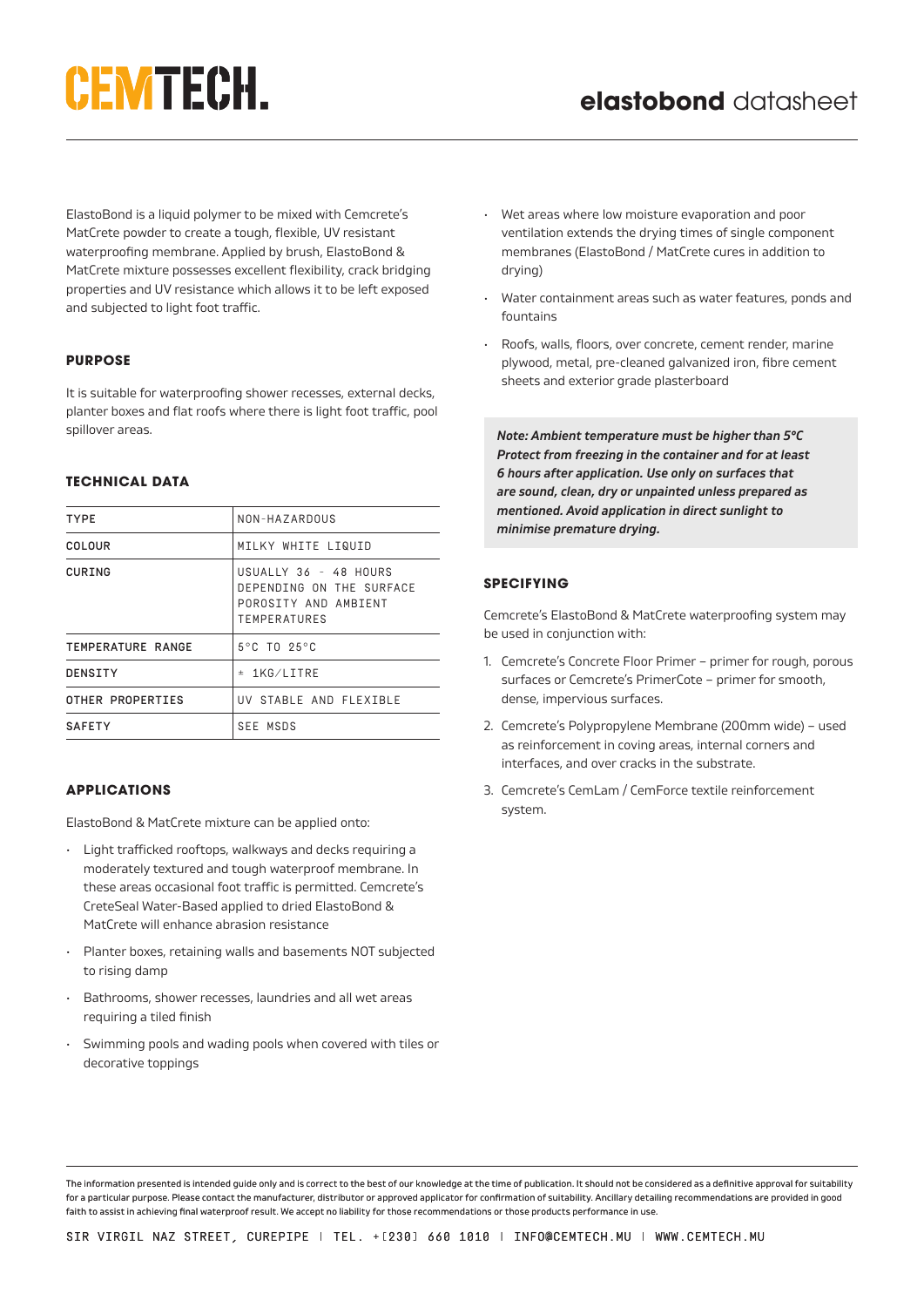## **PRECAUTIONS**

ElastoBond & MatCrete forms a vapour barrier and should not be used over surfaces where rising damp is a problem.

- Do not apply the ElastoBond & Matcrete system in temperatures below 5°C or greater than 30°C. The application should not be commenced if rain appears imminent within 24 hours
- Do not fill water containing structures for 72 hours after the application of ElastoBond & MatCrete.
- Do not seal, screed or tile over this waterproofing system until it has fully dried and do not expose to heavy foot or vehicular traffic unless overcoated.
- When using membrane in conjunction with ElastoBond & MatCrete it is important that the membrane is properly saturated.
- Contact Cemcrete Technical Department when excessive cracks or joints are encountered.

#### **SURFACE PREPARATION**

The surface must be structurally sound, clean, dry and free from shutter release and curing agents, laitance and surface contamination such as dust, dirt, waxes, oils, old adhesives, paint, grease, sealants, weak cement screeds and renders, etc. or anything that could interfere with adhesion.

Bituminous compounds must be removed completely. New concrete or screeds must be at least 28 days old, and new renders or brickwork must be at least 14 days old. Any surface defects must be made good (holes can be filled using Cemcrete's PrimerCote as a repair mortar) and all protrusions which may pierce the membrane must be ground off.

Cementitious substrates must have a moisture content of 5% or less before the waterproofing application can be commenced.

## **PRIMING**

All surfaces to be waterproofed must be fully cured and primed, as follows:

- Wood floated (rough, porous) surfaces prime with Cemcrete's Concrete Floor Primer as per the manufacturers instructions.
- Power floated or steel-trowelled surfaces (smooth, dense, impervious) - prime with Cemcrete's PrimerCote as per the manufactures instructions.
- Dry walling prime with a coat of neat Cemcrete Concrete Floor Primer brushed in one direction. Allow to dry, then apply a second coat of Concrete Floor Primer brushed in one direction perpendicular to the direction of the 1st coat.

Allow the priming coat to dry, approximately 20 – 30 minutes depending on weather conditions, before proceeding with the ElastoBond & MatCrete application.

## **SMALL CRACKS:**

- Remove loose particles and clean thoroughly
- Prime with Cemcrete's Concrete Floor Primer
- Fill cracks with a high quality silicone sealant
- Apply the first coat of the mixture, then immediately apply the Polypropylene Membrane into the wet coat. Immediately apply a second coat of the mixture to completely saturate the membrane

The information presented is intended guide only and is correct to the best of our knowledge at the time of publication. It should not be considered as a definitive approval for suitability for a particular purpose. Please contact the manufacturer, distributor or approved applicator for confirmation of suitability. Ancillary detailing recommendations are provided in good faith to assist in achieving final waterproof result. We accept no liability for those recommendations or those products performance in use.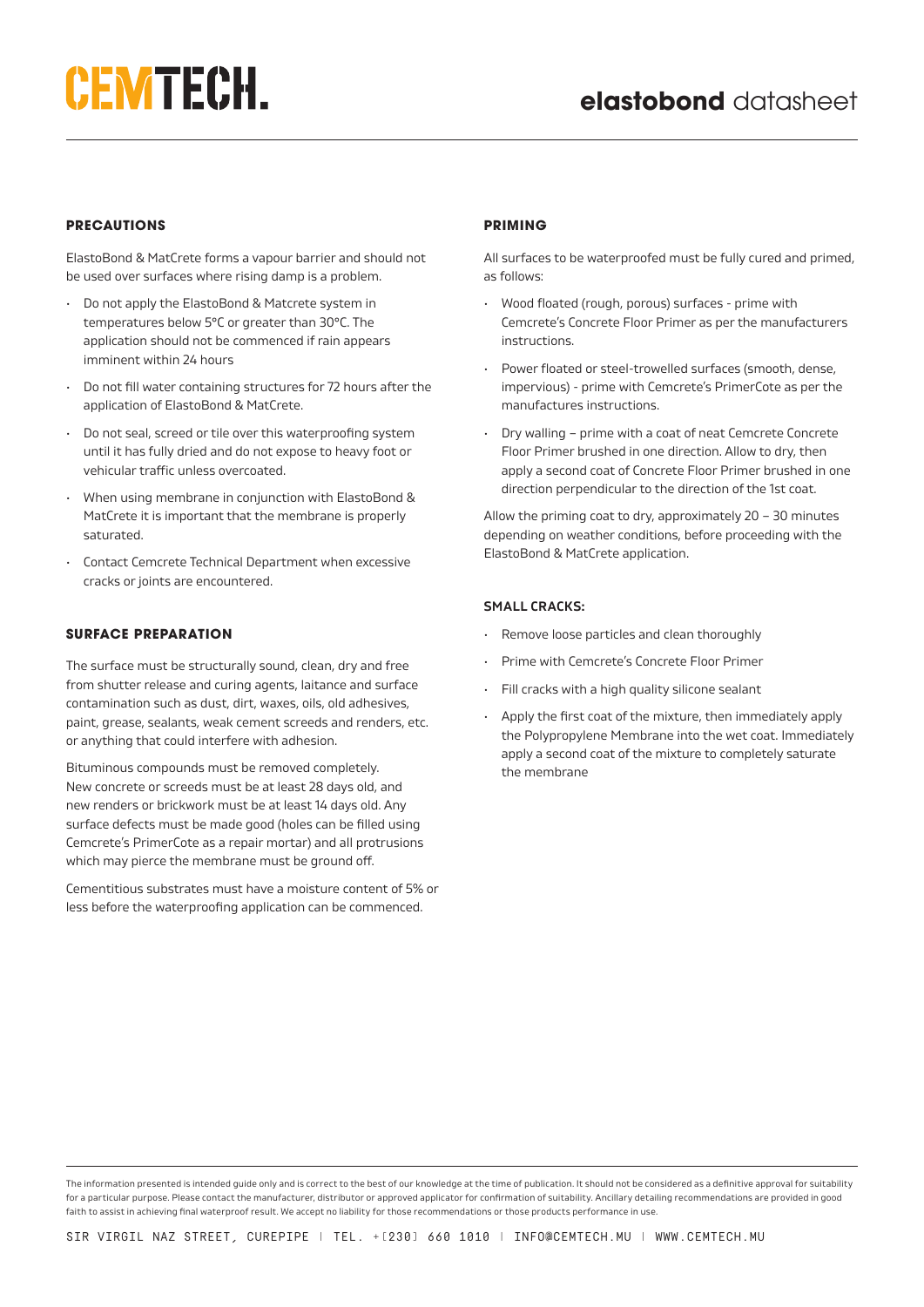# CEMTECH.

## **MOVEMENT AND CONSTRUCTION JOINTS:**

- Remove loose particles and clean thoroughly
- Prime with Cemcrete's Concrete Floor Primer
- Fill the joints with a high quality silicone sealant (tube)
- Apply the first coat of waterproofing mixture, then immediately apply the Polypropylene Membrane into the wet coat. Immediately apply a second coat of waterproofing mixture to completely saturate the membrane

*NOTE: When tiling/screeding, all movement joint and construction joints must be carried through to the face of the tiles/screed.*

Fill the joints between the tiles on top of the movement joints with an appropriate joint sealant.

## **COVING AREAS AND INTERNAL CORNERS:**

- Remove loose particles and clean thoroughly
- Prime rough, porous surfaces with Cemcrete's Concrete Floor Primer and smooth, dense or impervious surfaces with Cemcrete's PrimerCote paint the primer onto the surface using a block brush, and allow to dry completely before proceeding
- To allow for movement, apply a 10mm silicone bead in the coving areas and corners
- Apply the first coat of ElastoBond mixture, then immediately apply the Cemcrete's Polypropylene Membrane into the wet coat The membrane must be saturated & pushed into the corners, ensuring that the entire interface is covered with Polypropylene Membrane. Apply a second coat of the ElastoBond mixture to completely saturate the membrane before the first coat dries
- The waterproofing system should be applied up underneath any existing cover flashing or appropriate flashing

#### **SHOWER RECESSES:**

#### **1. INTERNAL CORNERS AND INTERFACES OF SHOWER**

- To allow for movement, apply a 10mm silicone bead in all internal corners and joint around the waste pipe / floor waste and around the tap and rose plumbing
- Apply the first coat of ElastoBond mixture to these areas, then immediately apply the Polypropylene Membrane into the wet coat. The membrane must be pushed into the corners, ensuring that the entire interface is covered with Polypropylene Membrane. Apply a second coat of ElastoBond mixture to completely saturate the membrane before the first coat dries

## **2. SHOWER FLOOR WASTE**

• Apply a coat of ElastoBond mixture up the pipe and immediately position the Polypropylene Membrane into the wet ElastoBond mixture. Apply a second coat of ElastoBond mixture to completely saturate the membrane. For wastes that are flush with the floor, take the application either into or around the outlet, depending on the design. It is advisable to create a mechanical key by sanding the surface to which the ElastoBond needs to adhere to.

## **3. SHOWER WALLS AND FLOORS**

- Apply ElastoBond mixture with a brush to the wall and floor area and allow to dry. Apply a second coat in a perpendicular direction to ensure complete coverage and no air entrapment
- Ensure that the main application overlaps any corner and floor waste applications by at least 50mm

*Note: The ElastoBond mixture system must extend at least 100mm above the highest point of the shower recess floor. It is advisable to flood test the shower 24 hours after curing. This should be done before tiling commences*

The information presented is intended guide only and is correct to the best of our knowledge at the time of publication. It should not be considered as a definitive approval for suitability for a particular purpose. Please contact the manufacturer, distributor or approved applicator for confirmation of suitability. Ancillary detailing recommendations are provided in good faith to assist in achieving final waterproof result. We accept no liability for those recommendations or those products performance in use.